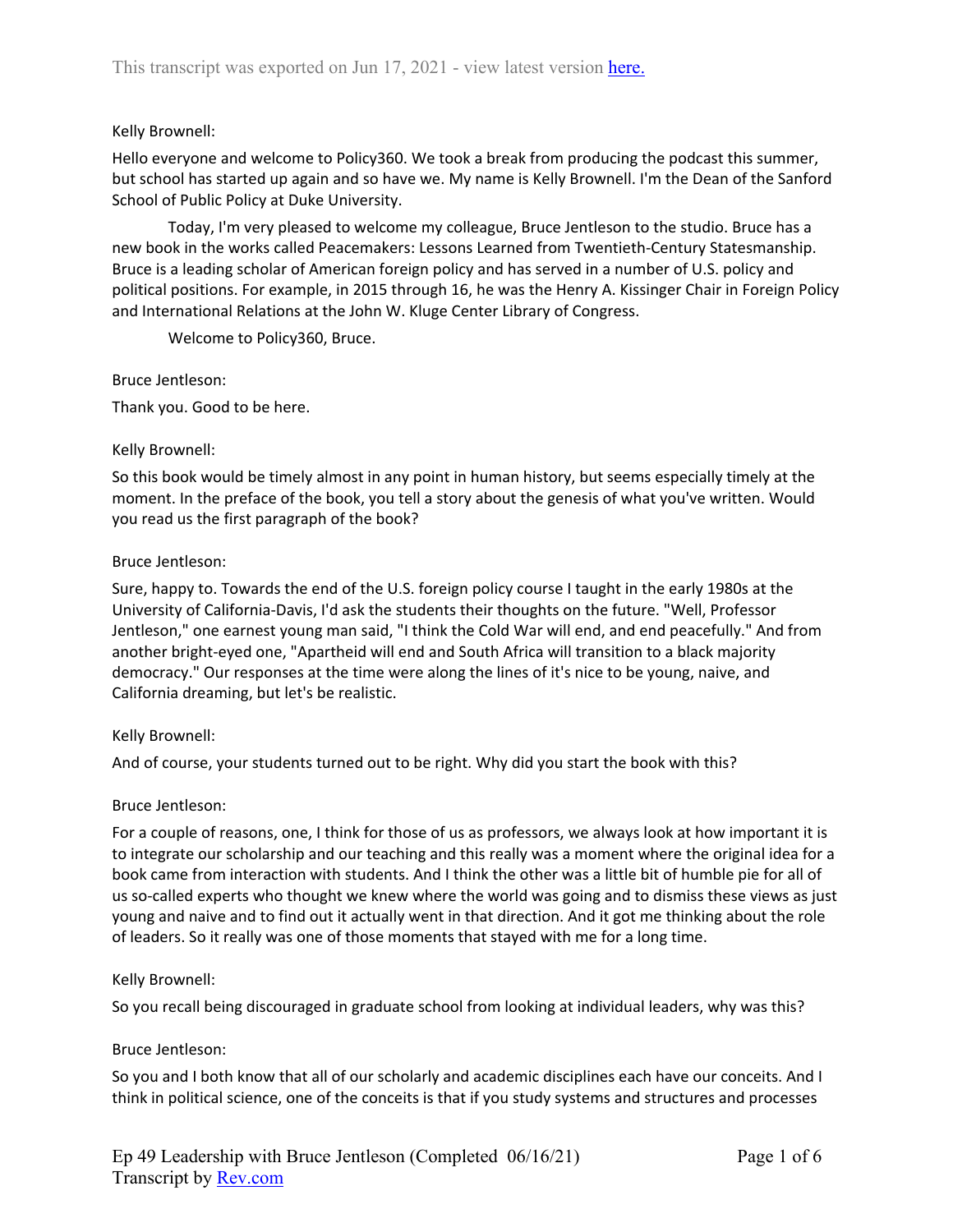and institutions, you'll understand everything going on in the world. And while it's true for much of the world, when you really look at history in contemporary events, the role of individual leaders becomes really important for where things kind of go in a different direction than predicted.

Having spent a lot of time in Washington, too, I feel like inside the Beltway, journalists and policy makers put too much emphasis on individuals and in academia, we sometimes put too little. So I was really trying to strike a balance between the role that individual leaders play without getting into sort of the great person theory of history.

### Kelly Brownell:

So you've researched leaders who had to reconcile the politics of identity. Maybe you could explain a little bit about what that means, like the story of Mairead Corrigan and Betty Williams or the Northern Ireland women for peace. So why did you choose them and how did they lead?

#### Bruce Jentleson:

What I mean by the... I look at global peace in a number of different areas. And one is this notion of where conflicts are based not just on ideology or interests but on identity, who I am, who you are, and what the differences are. And indeed, we see an awful lot of that in today's world.

Some of the stories I tell about other areas are with big figures of history like Henry Kissinger, Zhou Enlai and the U.S. opening to China, Mikhail Gorbachev at the end of the Cold War. But when you look at it in the role of civil society and individuals, this was a very interesting story of two very ordinary Northern Ireland women. One was a secretary in a Guinness brewery who experienced what was called then The Troubles, the massive killing among Catholics and Protestants in the early 1970s. And just took a stand, got out there, organized people. And while it took another 20 years for the Good Friday Agreement to be signed to formalize the peace, the killings never went up to the level they were before Corrigan and Williams really made their move, and in fact, won the Nobel Peace Prize for what they did.

### Kelly Brownell:

So Nelson Mandela, of course, is well known for reconciling the politics of identity. Did he share strategies with Corrigan and Williams?

#### Bruce Jentleson:

They're in the same part of the book, Mandela, Yitzhak Rabin as well for what he achieved and didn't achieve in terms of Israeli, Palestinian.

Mandela is the iconic figure that we all wish we had more Mandelas in the world and his ability to both keep his more radical elements with him and at the same time have some appeal and reconciliation with the white Afrikaners was truly extraordinary, especially for a person who had been a political prisoner for 27 years.

I mean, I can think of what I might have been like, you can think of what you might have been like, but to come out without the bitterness and to set really the gold standard in many respects. South Africa has a lot of problems today, but it made the peaceful transition to democracy and it's not going through a race war, and those were Mandela's huge contributions.

#### Kelly Brownell:

So one of the most challenging leadership dilemmas has to do with global sustainability. Why is that?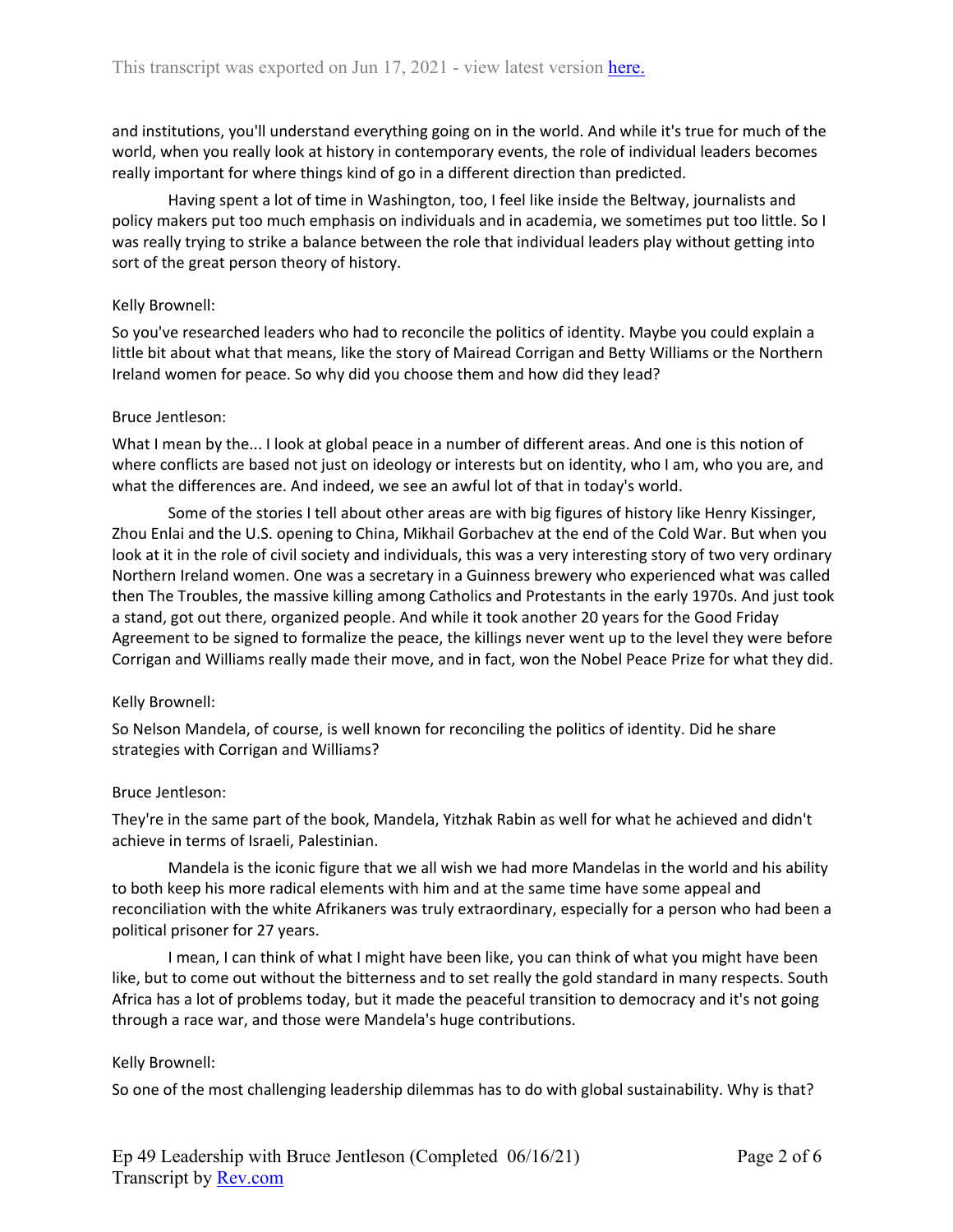### Bruce Jentleson:

Well, it's one of those issues that everybody has their full inbox. And for many years, we talked about climate change, the possibility of global pandemics as something sort of way down the road. And we're so busy today, politicians are so busy and I think it's been hard to make that case, less so as we see all sorts of things happening and as we speak, we're coming off of Hurricane Harvey and about to experience Hurricane Irma and climate change scientists don't say that climate change causes it, but it surely amplifies them.

And so, I think we've seen particularly what's really interesting is the notion that you could only be green in one way or the other, either for the economy or for the environment, frankly, is not as widely accepted as it was particularly in the business world. Right now, the insurance industry has become very pro-environment because they look at all these buildings that they insure in Miami Beach, for example, and they see that you can be pro-environment and pro-energy, and I think sustainability is one of those issues that's going to be moved up the ladder of importance to global peace and security in the years ahead.

#### Kelly Brownell:

So one of the people you discussed in your book is Norwegian politician, Gro Harlem Brundtland. I know of her in the capacity as Director General of the World Health Organization, which she did after she was a top political figure in her country of Norway. Why did you choose her?

#### Bruce Jentleson:

As you said, Kelly, she played a very important role. She'd been prime minister of Norway. And before the WHO, she was asked to chair a global commission that wasn't an official UN commission, but was endorsed by the UN that was looking at the notion of sustainable development. In fact, it really coined the term sustainable development to get at this notion of not necessarily trade-offs.

And there too, our policies haven't changed fully in that area and to negotiate that at a time where leaders from the developing world were kind of saying, "Oh, hey, you guys from the rich world, you already did what you wanted to do to develop. It's now our turn." And it took real political skills that she uniquely had to bring those sides together to issue a report that unlike a lot of other international reports, wasn't just on a shelf, but really began to change thinking. It was followed by the Rio conference on the environment.

And as you mentioned, she went on to the WHO in the 1990s when it was in very bad shape, did some major reforms, got it working on pandemic prevention after the SARS epidemic in China, linked poverty and health more so than anybody before. We know the WHO has had problems since then under other leaders, but she really tried to make the breakthroughs for others to build on and did it with great skill in some very difficult policy areas.

#### Kelly Brownell:

She was especially effective at some of the chronic disease things she took on WHO with respect to smoking, the Framework Convention on Tobacco that really revolutionized the way the world looked at tobacco. And then also on diet, physical activity and health, she was a major figure as well and was very courageous in standing up to industry influences during that time.

#### Bruce Jentleson:

Exactly right.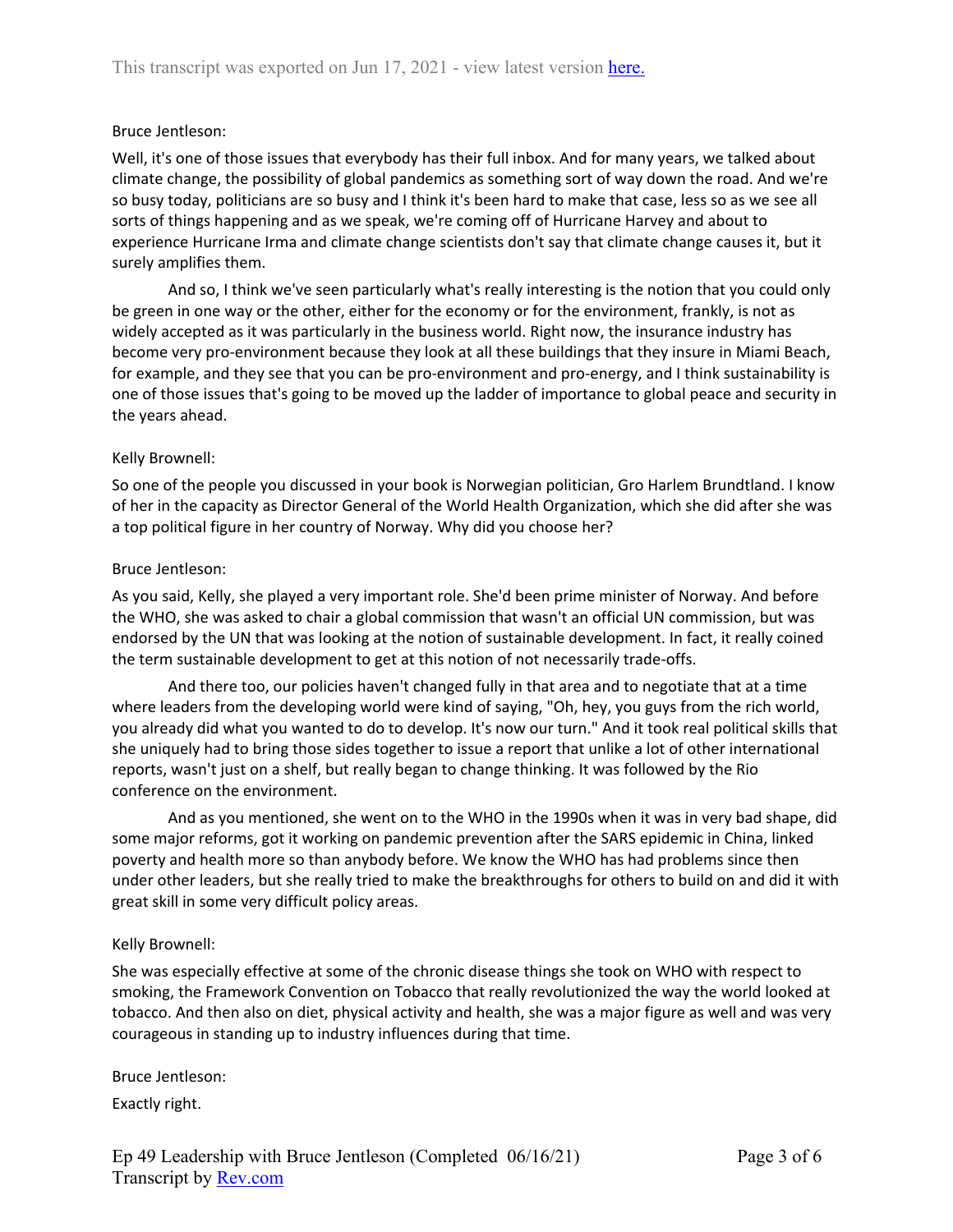# Kelly Brownell:

And so, probably all that political capital that she had acquired over the years as such a revered politician really paid off in that capacity.

## Bruce Jentleson:

And the skills too that she had. She was prime minister of Norway at least twice, if not three times. And of course, had to negotiate coalitions in her own national context.

## Kelly Brownell:

So in the work that you're doing on your book, which leadership story was the most revealing? Is there one that really surprised you?

## Bruce Jentleson:

That's a great question. My publisher, we've actually talked about creating a social media game for book clubs to say, "Who would you choose for this book?" I'd have to say of all of them, Gorbachev, because if you go back to the 1980s, nobody believed that a Soviet leader like that was possible, whether it was Democrats or Republicans in American policy or academics.

And what he did basically to bring the Cold War to a peaceful end was really extraordinary. Ronald Reagan was a partner in it, but I think that I use in the book this notion that frankly comes out of my love of baseball, where when you do baseball, there's this wins-against-replacement statistic, which is how does this third... And I call it statesman-against-replacement-leader, SARL. And if you ask the question would another Soviet leader have made the same decisions, the answer is no.

Having said that, he ended up miscalculating some of his own internal politics. That's probably an understatement and being deposed in his own country. We have tensions with Russia today. It's a longer discussion, separate, it's not a Cold War. It's not the same as it was during the Cold War. We were on the nuclear brink when it was global. And what he managed to achieve really was extraordinary and would not have been achievable with any other imaginable leader.

# Kelly Brownell:

Well, let me ask you about Donald Trump's election. You said that his election made the research you were doing more urgent than ever. Why did you say that?

### Bruce Jentleson:

Well, for one thing, it demonstrates that leaders matter, right? The notion that American presidents are interchangeable whether for good or bad, people may have different views about that, but there's no question that his persona is having a huge impact. So it reminds us of this notion we started with that individuals matter.

The other frankly is someone who does not particularly believe he's helping peace and security. My publisher had been joking if there's a sliver of silver lining, it's that interest in constructive statesmanship is even greater than it was before last November. And obviously we want to get our book out to a lot of people, but in a serious way, there is a need for alternative strategies not just for the United States but for other leaders around the world to deal with the pressing agenda that we have.

### Kelly Brownell: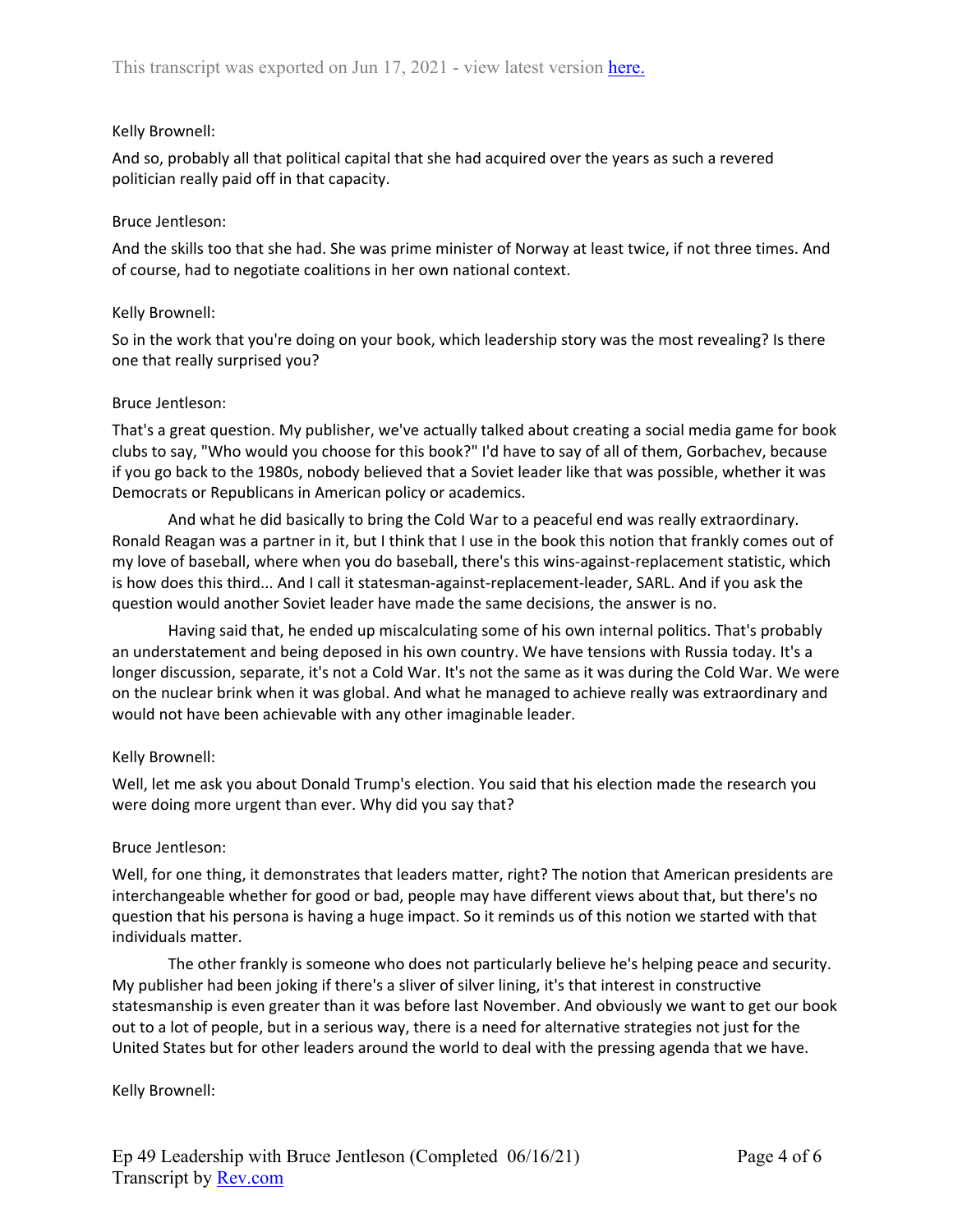So if you look at the current political climate in the United States, does it support people being great leaders? Does it undermine people being great leaders? Do great leaders prevail over it no matter what goes on?

# Bruce Jentleson:

It's very hard. There's no question that the world of 24/7 media, Facebook, Twitter, et cetera, makes leadership hard. But I have to say when you look in history, sometimes I feel we get into a little bit too much of woe is us-ism. There've been other periods in American history and world history where the challenges of leadership have been formidable.

In the 1850s, we had members of the House of Representatives beating each other with a cane practically to death on the floor of the House over slavery. So I think we have to acknowledge that there are some particularities of the current political environment that are very difficult, but it doesn't preclude leadership. And I think in some ways, it makes it all the more necessary and it'll come from a lot of directions. Some will be like the Northern Ireland case bottom up, some will sort of be middle out and some will be top down from figures that are leaders of countries. There are people in the book that were leaders of international institutions like Dag Hammarskjold, the only secretary general to make the UN really effective.

So I think we just have to face up to the challenges what they are. And I end the book on a note saying this book shows how difficult it is, it shows it's possible, and as we look at the world today, it shows how necessary it is.

# Kelly Brownell:

So if you were having a conversation with President Trump and could give him some advice based on what you've learned from your research, what would you say?

# Bruce Jentleson:

In my elevator speech, I'd say two things. One, you can't help the United States in ways that don't connect with the world because we're interconnected in ways that aren't going to go away. Sometimes our interests are different, but fundamentally there is this interconnection. And secondly, the true glory for any president of the United States or any world leader is in making the world a better place, not just somehow winning for your side.

# Kelly Brownell:

So are you optimistic that the next generation of great leaders is in the mix?

# Bruce Jentleson:

I think part of the reason we don't point to this or that person I think is because in many of the cases I talked about, nobody would have predicted that was the person. Gorbachev was an average apparatchik. Henry Kissinger, who has some other areas that people don't think were particularly for peace but the U.S.-China opening, was a professor. Lech Walesa was a dockworker. Aung San Suu Kyi was out of her country for all those years.

So, I think they're there. And I think what we try to do in the book, particularly in this who, why, how, what is to put it together. It's not so much looking for the next LeBron James to be born or the Mozart, which is one of the good lessons of the book. I think that it's not just a resume, but it's how